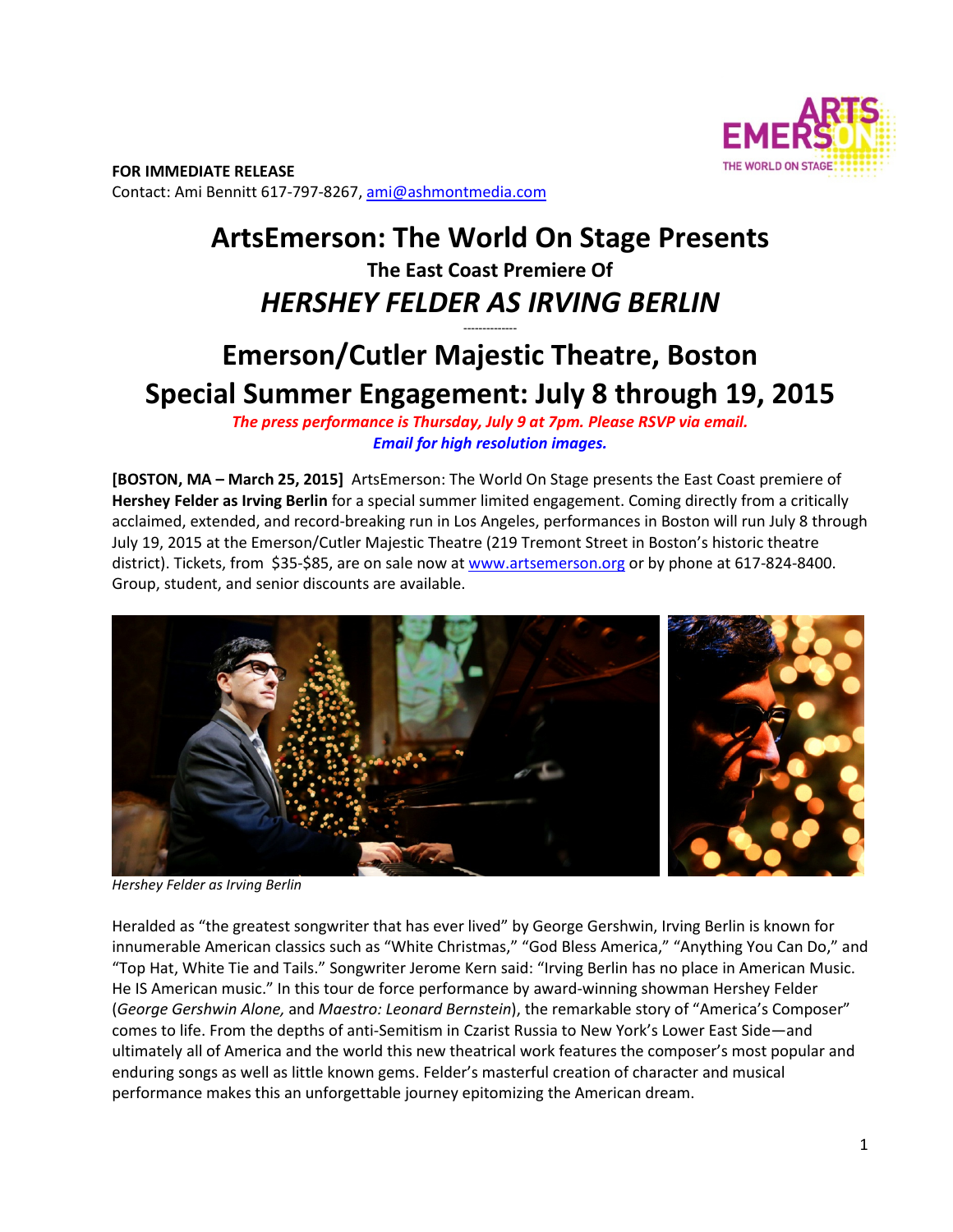#### **About Hershey Felder**

Hershey Felder is an award winning actor, playwright and concert pianist. Winner of 2007 Los Angeles Ovation Awards for Best Musical and Best Actor for *George Gershwin Alone*, Mr. Felder's compositions and recordings include *Aliyah,* Concerto for Piano and Orchestra; *Fairytale*, a musical; *Les Anges de Paris*, Suite for Violin and Piano; *Song Settings*; *Saltimbanques* for Piano and Orchestra; *Etudes Thematiques* for Piano; *An American Story for Actor and Orchestra*. As director, Mr. Felder premiered Mona Golabek in *The Pianist of Willesden Lane* at the Geffen Playhouse in 2012 and Chris Lemmon in *Jack Lemmon Returns* in 2014, and continues to actively produce the work of other artists at theatres across the United States.

#### **Hershey Felder as Irving Berlin**

JUL 8 – 19, 2015 Lyrics & Music by Irving Berlin Book by Hershey Felder Directed by Trevor Hay Scenic Design by Hershey Felder & Trevor Hay Lighting Design by Richard Norwood Projection Design by Andrew Wilder Sound Design and Production Management by Erik Carstensen Dramaturge/Research by Meghan Maiya

Produced by Eighty‐Eight Entertainment, Eva Price, Samantha F. Voxakis and Karen Racanelli Emerson/Cutler Majestic Theatre

#### **Performance Schedule – SPECIAL SUMMER ENGAGEMENT**

| Wednesday, July 8, 2015  | 7:30PM |
|--------------------------|--------|
| Thursday, July 9, 2015   | 7PM    |
| Friday, July 10, 2015    | 8PM    |
| Saturday, July 11, 2015  | 4PM    |
| Saturday, July 11, 2015  | 8PM    |
| Sunday, July 12, 2015    | 2PM    |
|                          |        |
| Tuesday, July 14, 2015   | 7:30PM |
| Wednesday, July 15, 2015 | 7:30PM |
| Thursday, July 16, 2015  | 7:30PM |
| Friday, July 17, 2015    | 8PM    |
| Saturday, July 18, 2015  | 4PM    |
| Saturday, July 18, 2015  | 8PM    |
| Sunday, July 19, 2015    | 2PM    |

#### **About ArtsEmerson: The World On Stage**

Founded in 2010 by Rob Orchard (currently ArtsEmerson Creative Consultant), ArtsEmerson seeks to redefine the relationship between artist and audience, and the impact of theatre on community. Through performance programs, ongoing artist residencies and repeated engagements with ensembles, audiences see how our work evolves over time and, as a result, connect to artists' deeper ambitions and processes. This investment not only strengthens the bond between artists and audiences but allows for a highly interactive exchange that helps to realize the full potential of the arts in the life and character of the city of Boston.

ArtsEmerson is the presenting and producing program of the Office of the Arts, which exists within Emerson College to serve students, faculty and staff, the Greater Boston community, and the field of performance